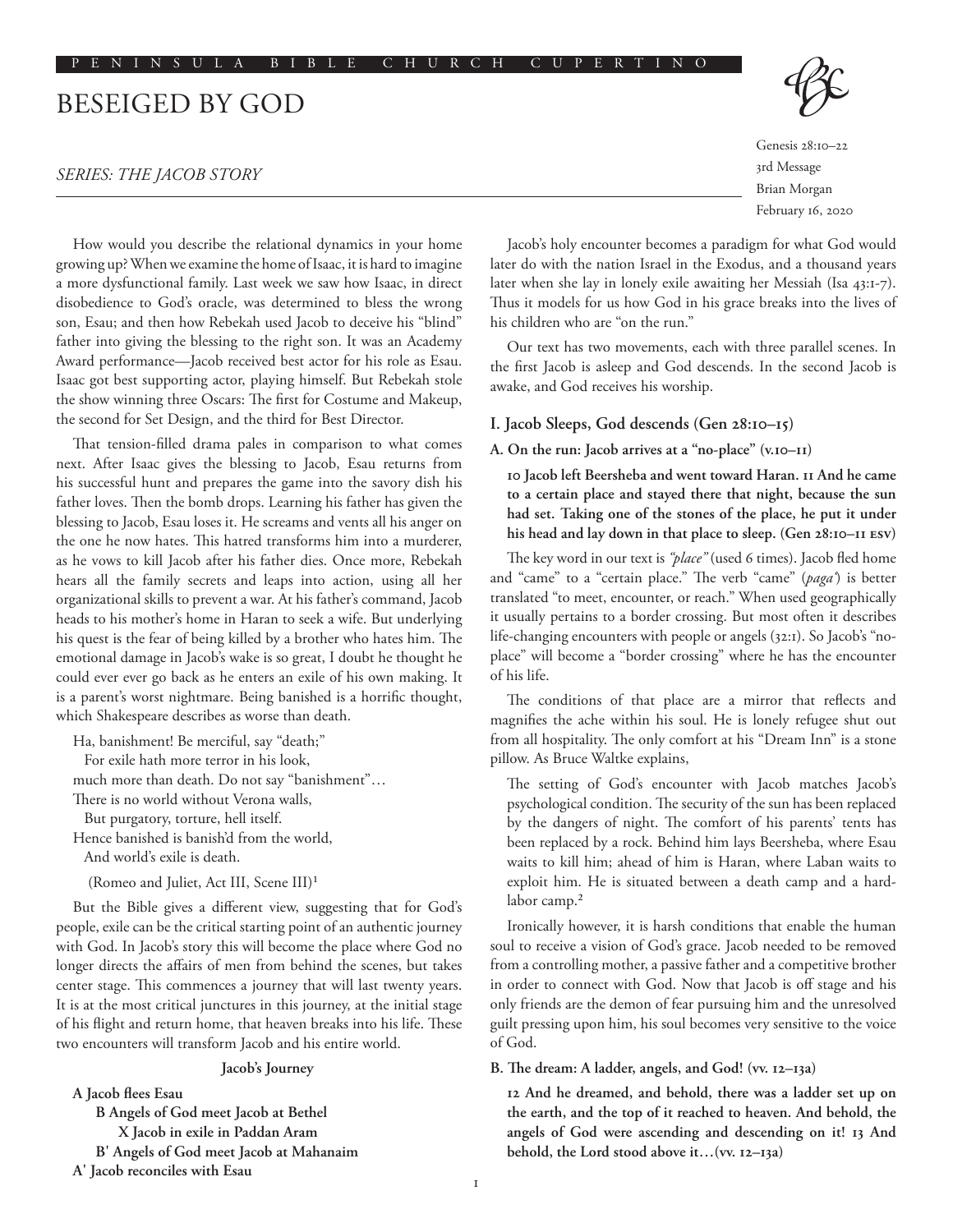When Jacob's life is dark, the world silent, and he lay still, God makes himself known through a dream. As Brueggemann writes,

The wakeful world of Jacob was a world of fear, terror, loneliness. Those were parameters of his existence. The dream permits the entry of an alternative into his life. The dream is not a morbid review of a shameful past. It is rather the presentation of an alternative future with God. The gospel moves to Jacob in a time when his guard is down. The dream permits news.<sup>3</sup>

In his dream Jacob sees three marvelous things, each introduced by the word "*behold*" or "*see*." First he sees a stairway, firmly planted on the earth, and as he gazes upward he sees its top (lit. "*head*") reaches into the very heavens. The stairway was probably shaped more like a Mesopotamian ziggurat than a ladder, a "vast ramp with terraced landings."4 This is what the builders of the tower of Babel (Gen 11:1–9) hoped in vain to build. The stairway indicates heaven and earth are connected, but only God can bridge the chasm. Then upon this stairway, Jacob sees hosts of angels ascending and descending between the two realms as effortlessly as one would cross the street. Their presence absolutely shatters Jacob's world. "He had assumed he was traveling alone, and his only purpose was survival," but now he learns that "earth is not left to its own resources, and heaven is not a remote self-contained realm for the Gods."5 The heavenly realm is exceedingly present and near (Deut 30:14; Ps 91:11–12).

Finally Jacob gazes up to the top of the stairway, where the Lord himself is poised over him. This "no-place" becomes a holy place, the very intersection of heaven and earth. After Jacob sees this wondrous connection, he hears the voice of God speaking to him as intimately as he did with his grandfather, Abraham. In the oracle God reaffirms the promises of Abraham to Jacob, intensifies them, and then uniquely commits himself to this lonely fugitive.

**C. The Oracle: God speaking (vv. 13–15)**

**13 And behold, the LORD stood above it and said, "I am the LORD, the God of Abraham your father and the God of Isaac. The land on which you lie I will give to you and to your offspring. (v. 13)**

Instead of a sharp rebuke Jacob might expect, God's first words are tender, personal and gracious. This is so typical of God. Rather than rebuking us when we run away, he chases us and gives us a fresh vision of his love for us (**John 21:1–19**). The land God promised Abraham and Isaac is now gifted to the grandson, Jacob. The verb "*give*" is significant, for it communicates to Jacob that he will receive the blessing he so longed for not by scheming and manipulating, but by simply opening his hands and receiving it by faith. Moreover, this gift will be uncontested and irrevocably secured for all his descendants.

# **14 Your offspring shall be like the dust of the earth, and you shall spread abroad to the west and to the east and to the north and to the south, and in you and your offspring shall all the families of the earth be blessed. (v. 14)**

God reiterates the **second aspect** of the covenant granted to Abraham regarding his seed. If Abraham's seed would be as numerous as the stars, Jacob's will be like the dust of the earth. This language is much more vivid than he heard from his father, Isaac. God adds that not only will they be numerous, but they will be powerful, "**breaking out**" everywhere across the globe (the Hebrew verb means "to break out with destructive force; it connotes holy war<sup>"6</sup>). No national border or physical boundary can confine them. Jesus further develops the image when he says, "The gates of Hades will not overcome it" (Matt 16:18). Lastly, the blessing Jacob so desperately longed for will be so firmly anchored in his descendants that it will bless every family on earth. What a word to this exiled man, so alone and alienated. He is no longer a refugee. God tells him he is the most honored vessel in the world. But there is even more.

God now moves from the far future to Jacob's painful present. I'm sure Jacob was familiar with these earlier promises from his father, and though hearing them personally from God would have produced awe, their content would not have shocked him. But these next words speak right to Jacob's fearful heart and take the grace of God to a new level.

## **15 Behold, I am with you and will keep you wherever you go, and will bring you back to this land. For I will not leave you until I have done what I have promised you. (v. 15)**

The opening words, "I am with you," resound with an astonishing personal commitment by God to Jacob. As Brueggemann explains, "The introduction of this formula dare not be treated like a cliché. It is the amazing new disclosure of Jacob's God, one who is willing to cast his lot with this man, to stand with him in places of threat."7 God explains that he will be Jacob's private escort, personal protector, and a passionate guarantor for this journey's success. Jacob is guaranteed a round trip ticket home, at the very moment he finds himself lost from home. God is not merely promising to accompany the patriarch as a passive spectator, but as a powerful protective presence to accomplish the specifics of the promise.

The expression "until I have done what I have promised" doesn't imply the relationship ends when the task is done. For as Waltke writes, "The Hebrew 'until' does not entail a situation change after God has fulfilled his promises."8 This promise so impacted Israel it later becomes the priestly blessing for all Israel (Num 6:24–26), David's famous shepherd's prayer (Psalm 23), the pilgrims' prayer on his journey to Zion (Psalm 121), the promise to Israel in its exile (Isa 43:1–3), and the seal of Jesus' great commission (Matt 28:20).

Now we reach the second half of text as the narrator captures Jacob's threefold response. Each one parallels the three movements of the first scene.

**I. Jacob sleeps, God descends**

 **A Jacob arrives in a "no place"**

 **B Jacob's Dream**

 **C God's oracle**

**II. Jacob awake, he worships**

 **A' Jacob's awe in that "place"**

 **B' Jacob's response to the dream**

 **C' Jacob's response to the oracle**

## **II. Jacob Awake: He Worships (Gen 28:16–22)**

**A. Jacob's awe in that place (vv. 16–17)** 

**16 Then Jacob awoke from his sleep and said, "Surely the LORD is in this place, and I did not know it." 17 And he was afraid and said, "How awesome is this place! This is none other than the house of God, and this is the gate of heaven." (vv. 16–17)**

"The story shows Jacob waking up in two stages."<sup>9</sup> The first emotion Jacob experiences when he awakes is awe. He fell asleep in a "no-place," discovered in the dream God was in "this place," and is now amazed he didn't perceive this. His second emotion is fear,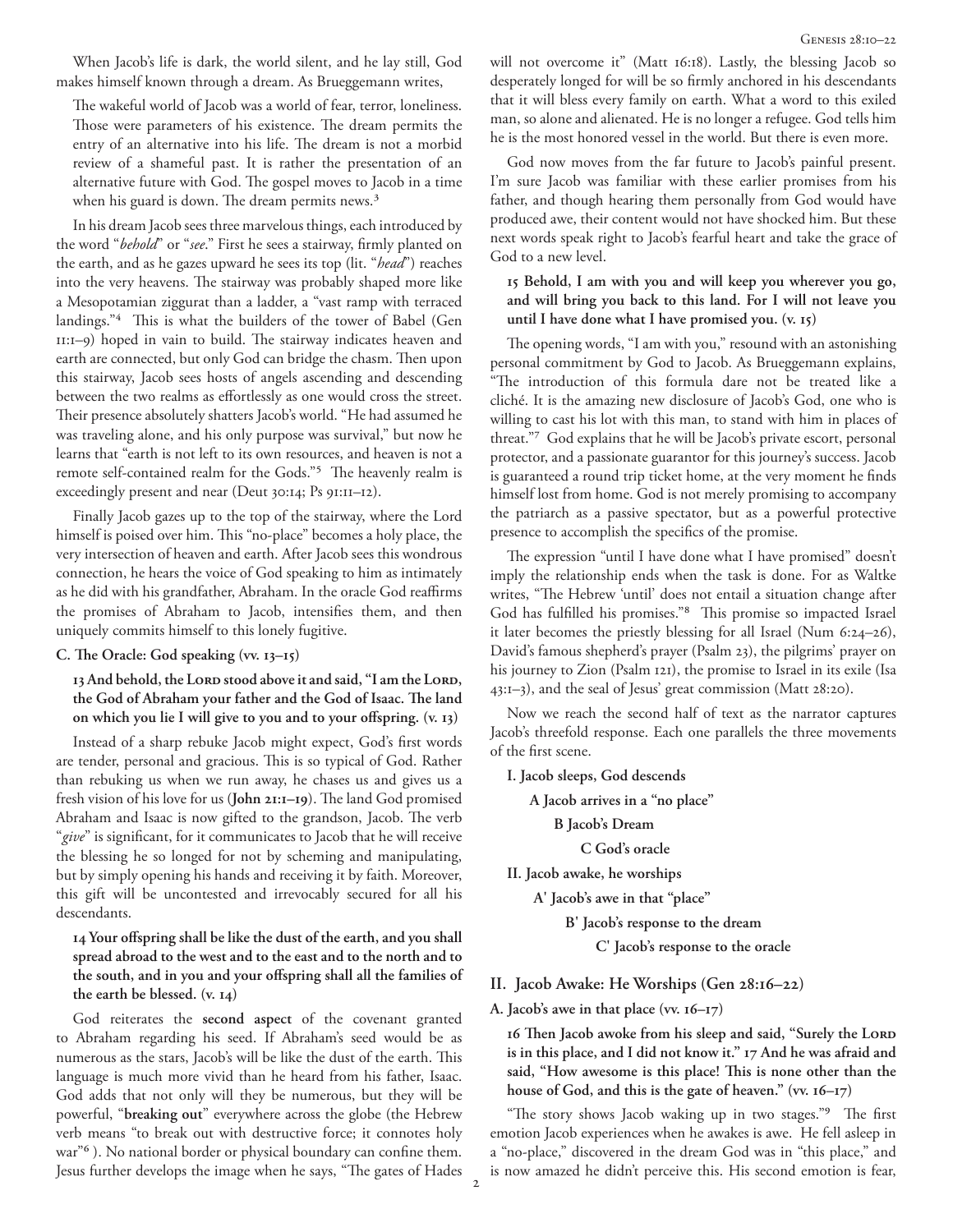#### Beseiged by God

which is common when sinful man encounters the holiness of God (Isa 6:5), as he now realizes he is at the entrance to God's sanctuary.

**B. Jacob's response to the dream: A "no-place" becomes a holy place (vv. 18–19)**

**18 So early in the morning Jacob took the stone that he had put under his head and set it up for a pillar and poured oil on the top of it. 19 He called the name of that place Bethel, but the name of the city was Luz at the first. (vv. 18-19)**

With the eyes of his heart enlightened, he embraces the new world of the dream, which gives him far greater hope than his previous world. As an act of faith he sets his stone pillow upright as a memorial. The term pillar is "*masseba*" and "denotes a single upright stone and forms a word play with "resting" (*mussab*, 28:12) and "stood" (*nissab*, 28:13)."10 Then he sanctifies it with oil to serve as a miniature replica of his dream. In one case the top (lit. "*head*") of the ladder reached to heaven; in the other, the stone that lay under his *head* is now stood upright and sanctified with oil on its *head*. This suggests that from this time forward Jacob will be keenly aware that heaven lives in the very air he breathes.

Once Jacob has set up the pillar he names this "place" Bethel (meaning "house of God"). Only now does the narrator tell us that this "place" was a Canaanite city called Luz. So why did the narrator wait until now to tell us the name of a city as significant as San Francisco? Fokkelman suggests,

Before the theophany transformed the maqom ["place"] into Bethel, it had already accomplished another thing. By the theophany, Canaanite Luz has been exposed, leached, purge to the zero-state of 'a place'. God does not want to appear to Jacob in a Canaanite town, but he wants to appear in another which only his appearing will turn into a something, but then no less a House of God. Where the history of the covenant between YHWH and his people begins, all preceding things grow pale. Canaan loses it face, Luz is deprived of its identity papers.<sup>11</sup>

**C. Jacob's response to the oracle: Worship (vv. 20–22)**

**20 Then Jacob made a vow, saying, "If God will be with me and will keep me in this way that I go, and will give me bread to eat and clothing to wear, 21 so that I come again to my father's house in peace, then the LORD shall be my God, 22 and this stone, which I have set up for a pillar, shall be God's house. And of all that you give me I will give a full tenth to you." (vv. 20–22)**

Finally, Jacob responds to God's oracle with a vow to serve this God, his Lord. "This is the longest vow in the Old Testament,"12 and it reveals the critical moment when Jacob binds himself by faith to the God of his fathers. But while God's promises were unconditional, Jacob's vow is conditional.

God has already promised him in the dream that He will do all these things for him. Jacob, however, remains the suspicious bargainer—a "wrestler" with words and conditions just as he is a physical wrestler, a heel-grabber…now he wants to be sure God will fulfill His side of the bargain before he commits himself to God's service.<sup>13</sup>

Though his vow is done by faith, it is not the highest expression of faith. But let us remember that faith is not perfected overnight, and this vow serves a great function in Jacob's life. With promises of God now in his possession, the vow totally reorients his life. He will go to the same destination with the same intention to secure a wife, but with a different identity papers and transcendent purposes. The vow transforms his exiled flight into a holy pilgrimage, just as an "encounter with God changes a stony place into a sanctuary."14

Second, notice how the vow leads Jacob into worship that is more enduring and tangible than mere feelings. The act of raising the stone serves as a perpetual memorial of his encounter with God and his newly placed hunger to be a temple builder. And the giving of tithes "marks an important moment in his transformation-no longer grasper but giver."15 This is not a one-time gift, but a perpetual one. God has promised fertility, and in turn, Jacob promises to give back the first and the best, as a public testimony that all he has belongs to God.

We might say that the very thing Rebekah feared most, turned out to be a best thing for Jacob's life. When Jacob went on the run, heaven went on the run, pursuing him and filling him with God's presence, something he had never experienced at home. As Waltke writes, this presence totally transforms him.

 In sum, the story is filled with transformations due to God's presence: a man running away from home runs into God; a man afraid of his brother fears God; a certain place becomes nothing less than God's place; a rock becomes a temple; night turns to morning; Canaanite Luz becomes Bethel ("the house of God"). When the dream is fulfilled, Jacob ("Heel/Grasper") will become Israel ("one who prevails with God and humans").16

Could it be the exile we actually fear is necessary for the soul? It certainly proved to be for Moses, Israel, David, Elijah, Jesus, Paul and the early church. So instead of running away from it, or rescuing our children from it, perhaps we should focus on the "value" of it.

# **III. The Value of Exile**

## **A. It is a place of vision**

Exile is a place of profound vision. This is because we must make a geographical "border crossing" to get there, and this disconnects us from all the forces at home that inhibit real change. It is when we are off stage, in extreme loneliness with no one watching, that we can hear the tender voice of God pursuing us. In the vision, we begin to comprehend the connection between heaven and earth. My richest experiences of heaven occurred when I was "exiled" in some unknown place.

- on the island of Mykonos when I felt exiled from my family  $(1970)$
- in a tent hiding from the secret police in Romania (1989)
- in a hospital room where a six year old boy was dying (1992)

## **B. It is a place of commitment**

Secondly, exile is the place where genuine commitments can be made. Here in the darkness of the night, when the soul sinks into a lonely terror, it becomes ready to answer God with genuine commitment and expressions of worship in tangible and profound ways. So parents, when we try to rescue our children from exile, we may be inhibiting them from experiencing the grace of God that leads to genuine commitment to Christ. Young birds would never fly if parents didn't push them from the nest and watch from afar as they first flapped their wings in struggle.

## **C. It is a place of hope**

Third, exile transforms dark despair into sacred hope. Once Jacob hears God's word, his ordinary journey becomes a holy pilgrimage with a guaranteed round-trip ticket home. At some point God tells each of us we are going home. God guarantees it. This explains the